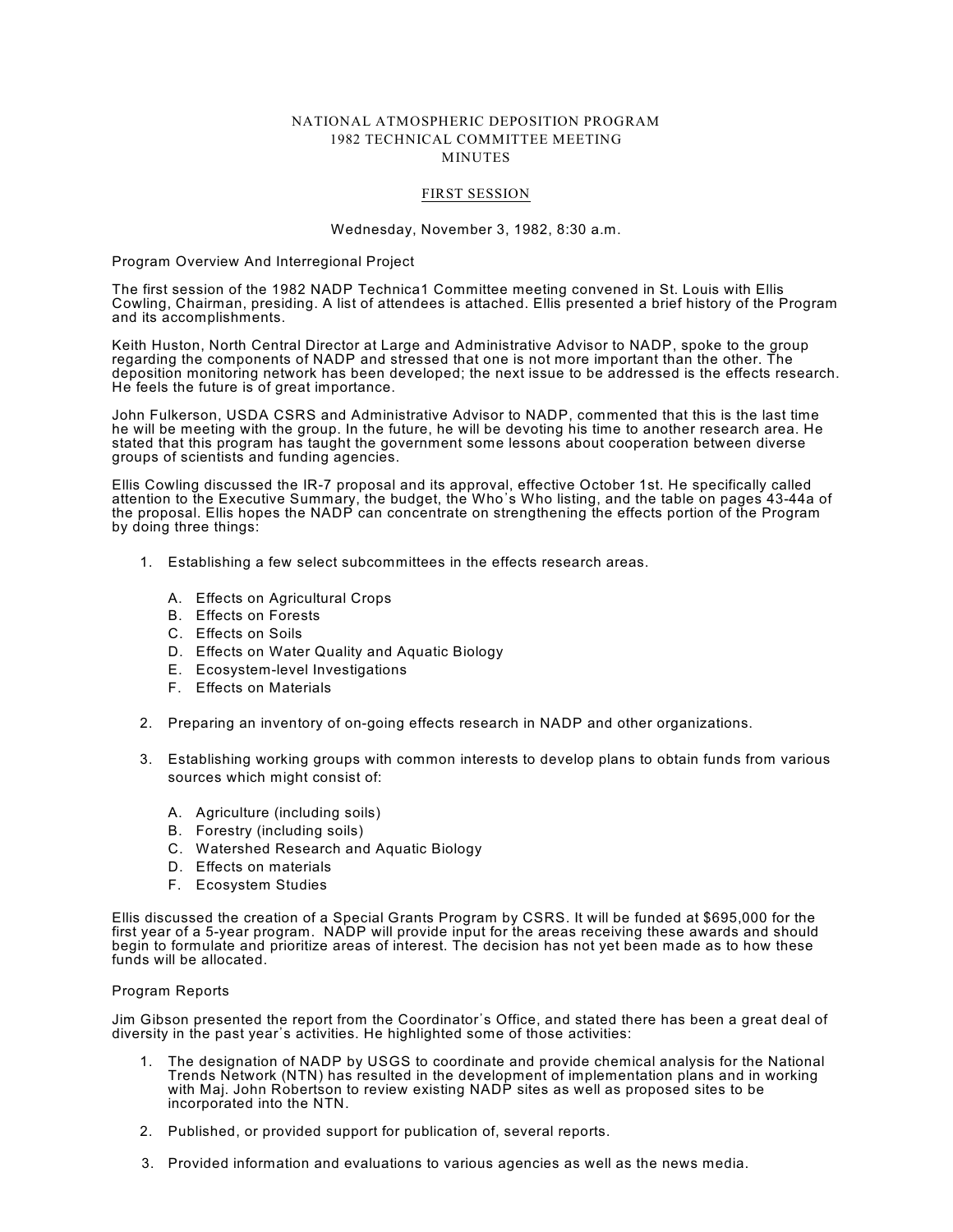4. Continued the joint NADP/CANSAP evaluation study and carried out first preliminary data evaluation.

Jim showed overheads of some of the concertration and deposition isopleth maps which have been developed during the past year.

Rick Linthurst, Coordinator for the EPA Acid Precipitation Program, commented on their program. They are in their fourth year of a 5-year program and are beginning to see articles, etc., resulting from the program. They are going to fund new projects this year, both in assessment and research. The "Critical Assessment Document" is almost ready to be submitted to EPA. One of the things they are looking for is ways to look at historical changes in precipitation other than by using historical precipitation data. Selection of research proposals will be made in December or January, with funding in January or February. Another major effort will be interaction between terrestrial and aquatic systems, including aluminum transport to the aquatic system. They will make their last project solicitation in May or June of next year. This solicitation will be in Science.

Gary Stensland presented the report from the Illinois State Water Survey Central Analytical Laboratory. He commented on the activites of the lab and its personnel for the last year. They held one field operator training course and hope to hold two more in the spring. CAL will be back on the original data validation schedule by the beginning of the year. There are presently 108 active NADP sites.

Mark Peden commented on the proposal to monitor metals deposition. Mark stated the third draft has been completed with the help of the advisory grcup consisting of Jim Galloway, Steve Norton, Owen Bricker, Bill Feder and Dave Bigelow. In June, 10 copies of the proposal were submitted to the Interagency Task Force. Mark has not heard formally, but understands that it will not be funded this year due to changes in priorities at USGS. They will now look for alternate funding.

Jack Pickering of USGS, and Chairman of the Task Group on Deposition Monitoring for the Interagency Task Force on Acid Precipitation, commented on the relationship of NADP with the National Trends Network (NTN). 1982 was an organizational year. They have developed the design for the NTN. Current NADP sites will be the core of the NTN. NADP will provide coordination and chemical analysis for the sites. They hope to have all sites operational by 1983-84. Methods development focus will be toward dry deposition, but budgets are as yet uncertain. They want to define the methodology and develop the design for a dry deposition monitoring network, but don't know yet what form it will take.

# Special Project Reports

John Robertson briefly discussed the NTN design. Jerre Wilson described the site visitation and presented the checklist used for site evaluation:

- 1. Photograph site
- 2. Update site sketches
- 3. Update equipment documentation and other site folder data
- 4. Check raingauge and calibrate if necessary
- 5. Check sampler operation
- 6. Review field procedures with site personnel
- 7. Review laboratory procedures with site personnel
- 8, Try to identify problems or potential problems
- 9. Provide feedback to CAL and Coordinator's Office.

Jerre presented the tentative schedule for the remaining site visits.

Tony Olson, Battelle Pacific Northwest Laboratories, discussed archiving of data and data availability. He presented information on the new Environmental Protection Agency Acid Deposition Data System (EPA-ADDS), and discussed the goals and design of the system. Tony identified the persons to contact for further information - Gardner Evans (919) 549-3887 or Tony Olsen (509) 376-4265.

LeRoy Schroder reported on the Quality Assurance Program. He discussed the blind audit program and the correspondence of the various parameters i.e., sodium, potassium, etc. He compared the CAL value vs. most probable value (MPV). He also illustrated the standard deviation for the 6 parameters USCS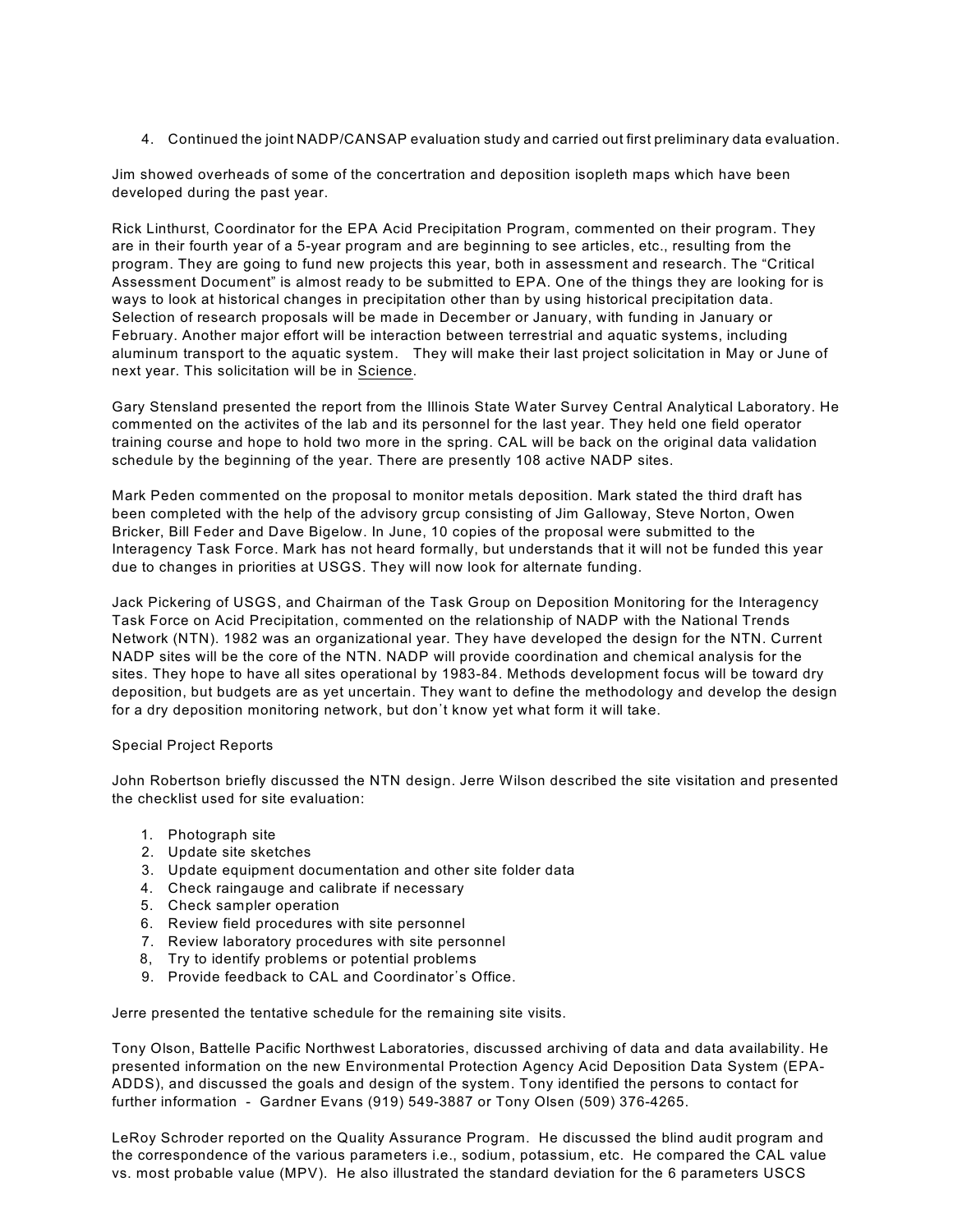feels are stable in solution. He presented a slide of conductance and pH analysis carried out by the site operators for November, 1981 and April, 1982. (Copies attached)

Malcolm Still discussed the Canadian Air and Precipitation Monitoring Network (CAPMON) which will replace all existing Canadian networks (CANSAP, BAPMoN, CAASN and APN) as of April, 1983. He explained why they decided to upgrade the network, and described the components of the new network. These components are: standardization of sampling period, new instrumentation, sample handling improvements, daily sampling, QA, inter- comparison with other networks.

Walter Chan of the Ontario Ministry of the Environment discussed the activities of the Acidic Precipitation in Ontario Study (APIOS) for the past year. He presented illustrations pertaining to Network Status, Quality Assurance/Quality Control, Special Studies, and Recent Publications/Presentations.

Steve Norton commented on the recent publication of "Distribution of Surface Waters Sensitive to Acidic Precipitation: A State-level Atlas" and gave the history of the development of this atlas. Copies nay be obtained by contacting Steve's office.

# SECOND SESSION

## Wednesday, November 3, 1982, 1:30 p.m.

Technical Session — Research Review

The Tuesday afternoon session was comprised of announcements and a technical session organized by Jay Jacobson and Bill McFee. The following reports were given:

- 1. Mike Kelly Watershed Aluminum Proposal Development
- 2. Rudy Husar Chemical Climatology of North America
- 3. Ray Herrmann Materials Effects (in lieu of invited speaker)
- 4. Jay Jacobson Crops Effects
- 5. Rick Linthurst Aquatic Effects
- 6. Robert Goldstein ILWAS Study
- 7. Richard Livingston Materials Effects (originally scheduled as #3)
- 8. Ellis Cowling CSRS Special Grants in Acid Deposition Effects

# THIRD SESSION

Thursday, November 4, 1982, 8:30 a.m.

Subcomittee Meetings and General

Ellis Cowling introduced Jack Barnes from USDA who will be replacing John Fulkerson as Administrative Advisor for NADP and representative to the Technical Committee.

A nominating committee to elect a chairman, vice chairman and secretary for the 1982-83 year was appointed. This committee consisted of: U.S. Jones, Clemson University; J.B. Hart, Michigan State University; Dudley Raynal, SUNY Syracuse; Gene Wooldridge, Utah State University, and Keith Huston, North Central Regional Director At Large, as ex officio member.

Jim Gibson announced that there will be funding available for some interim subcommittee meetings, and asked the subcommittees to consider what needs they might have. These meetings must take place before July.

With regard to selection of officers for the subcommittees, there is a change in the prior policy in respect to rotation of subcommittee officers. As a result of the integration of the NTN network and with current budgetary constraints, it is now more important to choose officers who have the time and resources to devote to the job regardless of whether the person is currently holding that office.

The group dispersed for subcommittee meetings.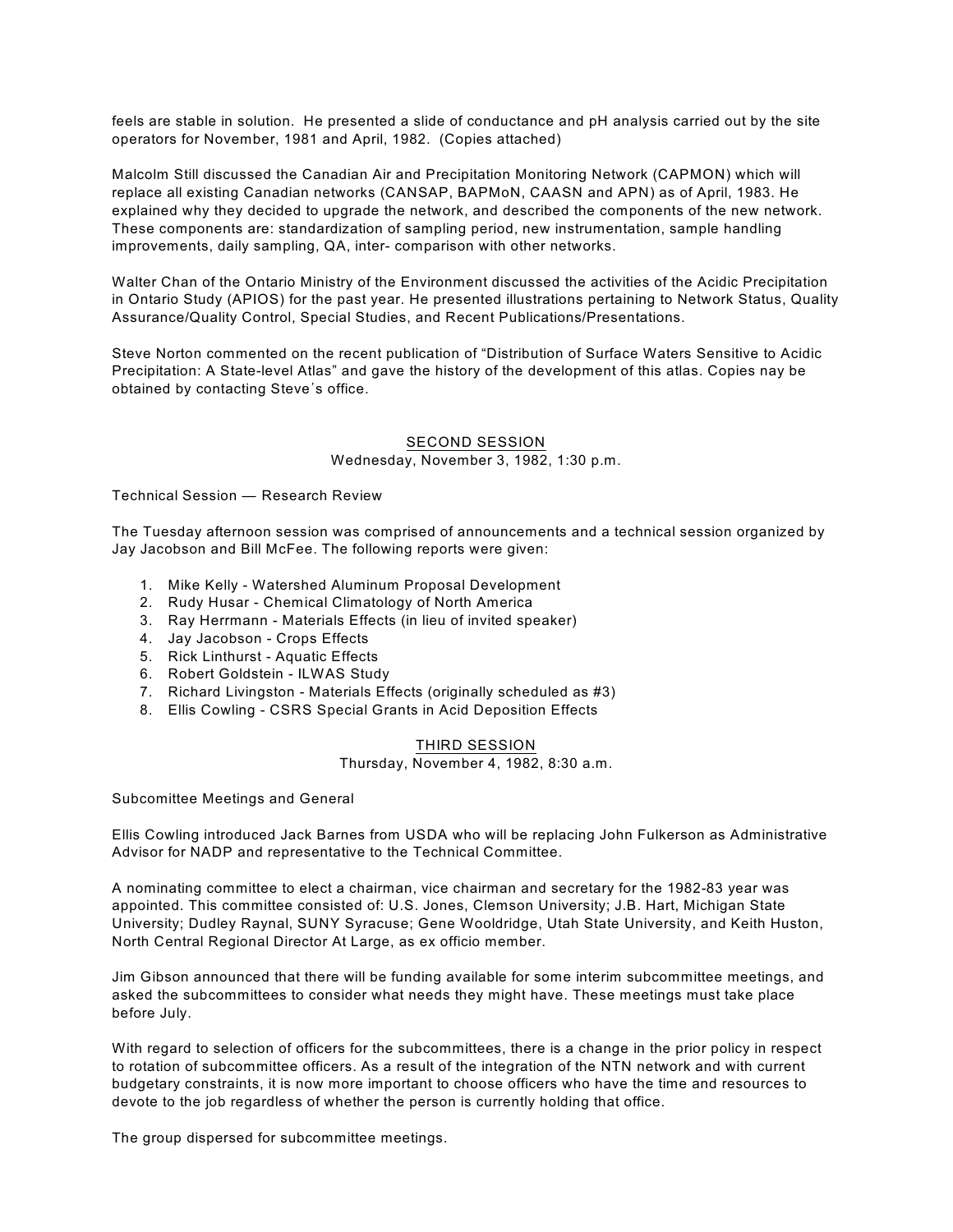# FOURTH SESSION

#### Thursday, November 4, 1982, 1:30 p.m.

Technical Session - Discussion Groups

The fourth session of the NADP Technical Committee meeting convened at 1:30 p.m. with Technical Session Discussion Groups. These were:

- 1. Analysis and Comparisons of Deposition Monitoring Data Warren Knapp, Moderator
- 2. Dry Deposition Monitoring Bruce Hicks, Moderator
- 3. Stream Chemistry and Biology Jim Perry, Moderator
- 4. Agriculture Bill Feder, Moderator

## FIFTH SESSION

Friday, November 5, 1982, 8:30 a.m.

### **Election of Technical Committee Officers**

Keith Huston assumed the chair for election of officers. The nominating committee presented a slate consisting of: Ellis Cowling, Chairman; Bill McFee, Vice Chairman; and Steve Norton, Secretary.

Nominations were opened for office of Chairman. There were no nominations from the floor, and Ellis Cowling was unanimously re-elected Chairman.

Other nominations for Vice Chairman were invited. There were none, and Bill McFee was unanimously reelected as Vice Chairman.

The floor was then opened for secretarial nominations. There being none, Steve Norton was unanimously re-elected as Secretary.

Ellis Cowling resumed the chair, and the meeting proceeded with subcommittee reports and recommendations.

#### **Subcommittee Reports**

#### **Subcommittee #4 - Effects Research**

Jay Jacobson, Chairman, reported that the subcommittee officers for 1982-83 will be: Dave Shriner, Chairman; Mike Kelly, Chairman-elect; and Dudley Raynal, Vice-Chairman. A secretary will be elected at the next meeting of the subcommittee.

The committee dissolved the existing working groups and established four new working groups. The new groups and their leaders are:

- 1. Materials Ray Herrmann, National Park Service
- 2. Aquatics Jim Perry, University of Minnesota
- 3. Forestry James B. "Bud" Hart, Michigan State University
- 4. Field and horticultural crops Al Kuja, Ontario Ministry of the Environment

The committee considered suggestions for future technical sessions. The value of the plenary sessions was supported. Suggested topics for technical sessions are: productivity of forests, standardization of methods of sampling and analysis of atmospheric deposition relating to effects research, and analysis and effects of metals. Research tasks relating to effects of atmospheric deposition were prepared for the areas listed as working groups. A subset of these tasks are recommended for consideration by the CSRS Special Grants Program concerning effects on agriculture.

There was no discussion of these items from the floor, and the report was accepted as presented.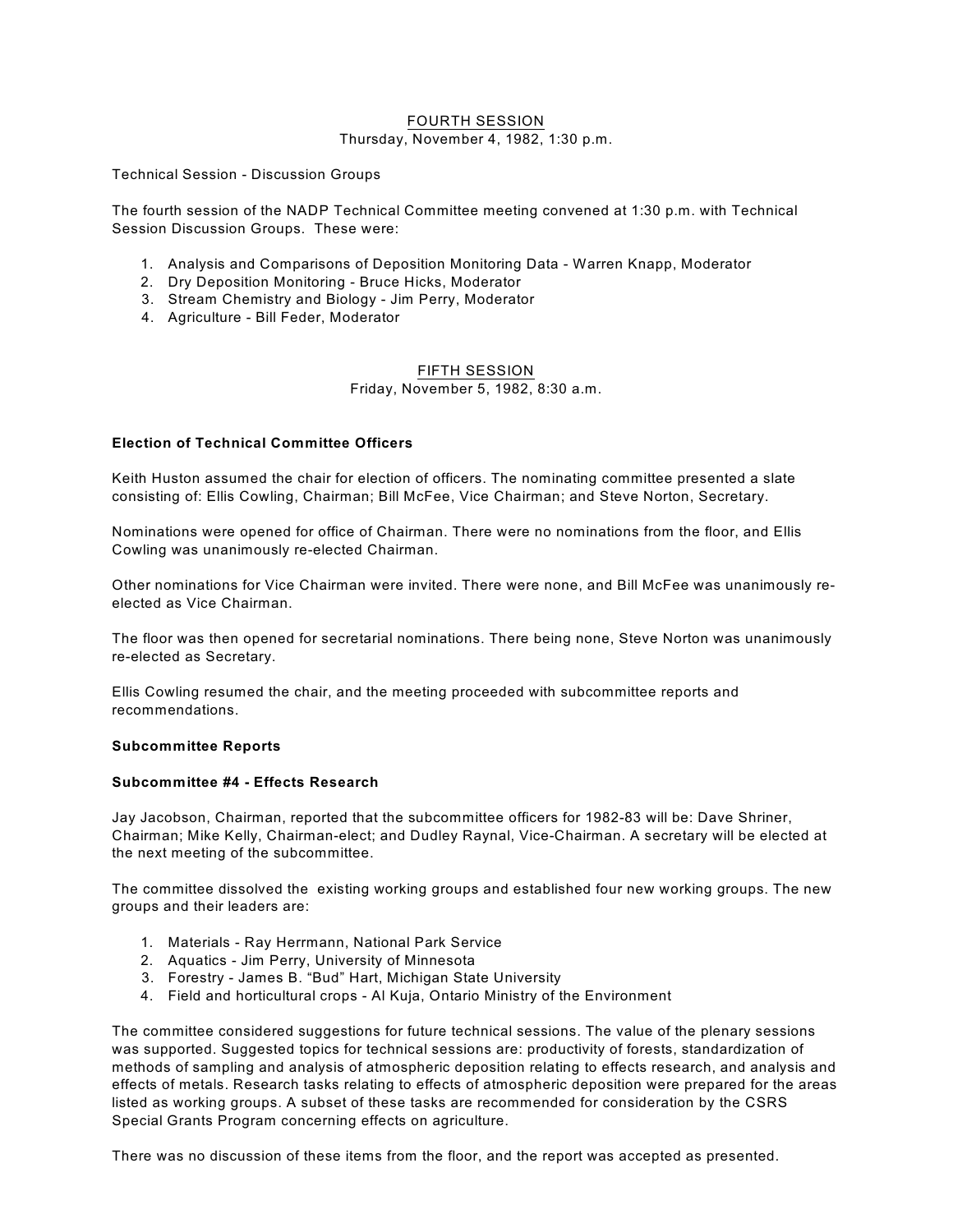# **Subcommittee #2 — Methods Development and Quality Assurance**

Chairman, Leo Topol, reported that new officers for 1982-83 are Jerry Aubertin, Chairman, and Don Bogen,Vice Chairman.

The committee considered and recommended the following:

- 1. Store data for dry wet-side (blank) samples in the regular data base. These data, which will consist of analyte concentrations and the 90-, 50-, and 10-th percentiles, will be available in hard copy form for the first period, beginning with the 1982 data, to serve as a guide for contents and use. They will also be stored in the normal manner with NADP and EPA.
- 2. Dry Deposition The use of dry buckets should be limited to a small number of sites. The number of sites is to be decided by a committee. The technique should be improved. (Some sites, especially in the West, desire the results obtained with dry buckets.)

Monitors for the concentration of atmospheric pollutants, both gases and particulates, should be initiated as soon as possible at selected test sites. The concentrations multiplied by a factor called deposition velocity yields the deposition flux.

A small committee should be appointed to interface with the Interagency Task Force regarding design of the dry deposition monitor.

- 3. The field values (pH, conductivity) should be published together with the appropriate QC values (i.e., weekly check solution pH results and the semiannual test solution values) and the appropriate caveats.
- 4. Site QC The rain gauges should be checked once per year by the site operators with known weights. Future check frequency will depend on the results of the initial test.
- 5. The Chairmen of Subcommittees 1, 2 and 3 should appoint a group of three to study the best gauges for measurement of collection amounts of snow.
- 6. A network QA program should be drawn up, and the plan developed for NTN should be considered for adoption. NADP should play an active role in its development.

The recommendations of the committee were considered and discussed by the Technical Committee. The first item considered was recommendation #1. This recommendation was approved.

Recommendation #2 was discussed. Clarification was made of several points. The committee selecting the potential dry deposition sites would be composed of representatives from each of the three subcommittees who participate in this area of interest. The costs for purchase and installation of air concentration measurement devices would be borne by some as yet unidentified funding agency. The design of the monitor would be decided after consultation with EPA and USGS. These meetings would take place between now and the end of the year. All sites would continue to pay the full monitoring price with extra funds being directed to the costs of the concentration monitoring device. It was suggested that the decision to continue dry sampling be voluntary. The recommendation was so amended. The question of rationale for change in protocol was discussed. Ellis Cowling suggested that the committee making the recommendation also provide the rationale for the recommendation. Concern over use of funds from each site to support concentration monitoring at other sites was expressed. The recommendation was then broken down into parts for consideration as follows:

- A. Limit use of dry buckets to a small number of sites, preferably chosen by committee. Recommendation carried.
- B. A small number of concentration monitors will be operated at selected sites wirh funds to be provided for purchase of equipment. The suggested number of sites is 12. Recommendation carried.
- C. A small committee be appointed to interface with the Interagency Task Force and be available for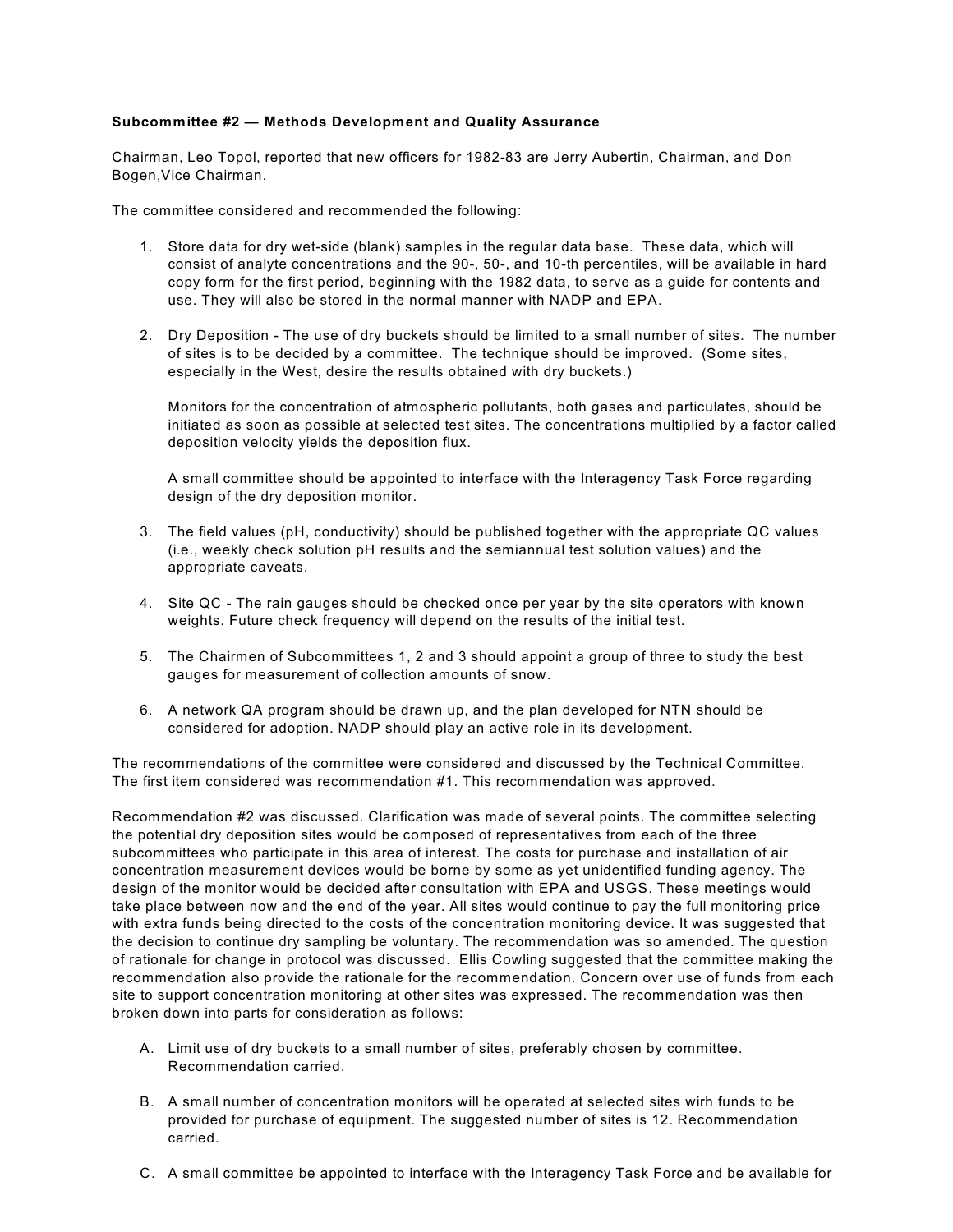any decision regarding design of the monitor. Ellis Cowling suggested that he and Bruce Hicks interface with the Task Force in the decision of the methodology and monitor design for dry deposition. The recommendation carried.

Recommendation #3 was discussed. The data analysis committee expressed concern over quality of the data. It was suggested that this publication commence with the 1982 data in order not to delay publication of other existing data. The recommendation carried.

Recommendation #4 carried.

Recommendation #5 was discussed. It was moved and seconded that the recommendation be changed to a committee appointed only from Subcommittee #2. Motion carried. The recommendation was approved as amended.

Recommendation #6 was effectively tabled. Network QA will be considered at an interim meeting in about six months when the NTN QA plan is available for reference.

Subcommittee #1 - Network Site Criteria and Standards

For 1982-83, John Robertson was re-elected chairman, Malcolm Still will serve as Vice Chairman and Jerry Walker will remain as secretary.

NOTE: The complete text of the minutes from Subcommittee #1 was not available at time of this printing.. A copy of the minutes will be forwarded under separate cover as soon as they are received.

Subcommittee #3 - Data Management and Analysis

Warren Knapp, Chairman, reported that the committee retained their present slate of officers consisting of Warren Knapp, Chairman, and Steve Lindberg,, Vice Chairman.

The following business was conducted.

- 1. The volume of quarterly data reports was discussed. The present report format uses four pages per site per quarter of data. With more than 100 sites in operation, the publication and distribution costs have become prohibitive. The committee recommended that a new two page per site format be adopted. The reduction would be accomplished by condensing the site description and location map and eliminating the tables of daily precipitation amounts and ion concentration expressed in microequivalents per liter. The time trend plots, presently occupying the fourth page of each site report, would be retained. An effort should be made to expand the time axis on the precipitation amount plot to allow readability of daily precipitation amounts.
- 2. The committee recommended that the descriptive and historical material on each network site, which has been compiled by the Site Criteria and Standards Committee, be summarized in a standardized format and published as a supplemental data report by the Coordinator's Office.
- 3. The publication of a report summarizing and highlighting the collective activities of NADP was again considered. Jim Gibson reported that, with the approval and initiation of the new interregional project, sufficient funds should be available to publish an annual report this year. Warren Knapp agreed to solicit suggestions on the form and content of the annual report from all members of the Technical Committee. A draft outline of the report, incorporating suggestions received by 1 January 1983, will be prepared and circulated for review in January.

Ellis Cowling clarified the annual report question by explaining that there are two reports - a 3 page report required by CSRS describing the past year's activities of the program, which is due March 15th of each year, and a larger report which is a publication of NADP.

The report and recommendations were accepted as presented.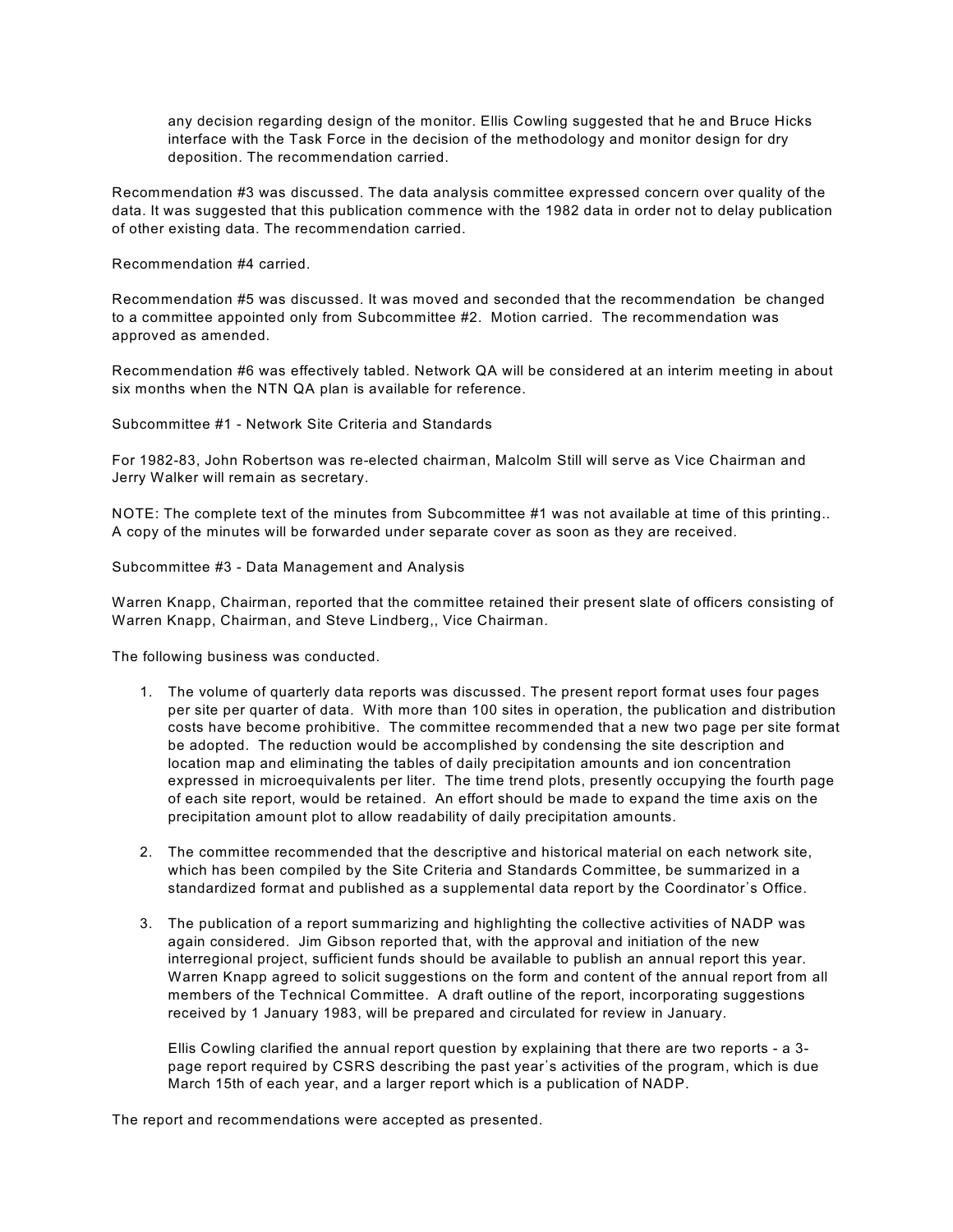# **Special**

Malcolm Still recommended that the present NADP/CANSAP joint monitoring study be continued beyond March of 1983, and that a re-evaluation of the program be conducted every two years at the Technical Committee meeting. It was moved and seconded that this continuation be supported. Motion carried.

There were two calls for papers:

- 1. Steve Lindberg asked NADP to act as sponsor for the Heavy Metals Conference, to be held September 6-9, 1983, as first U. S. sponsor. This would mean support of a few thousand dollars. Sponsorship would involve sending a representative, or providing travel funds to send a representative, to the meeting. A decision must be made by the end of the year. Suggestion was made that there might be more appropriate sponsors such as NAPAP. Anyone interested in the Conference should contact Steve.
- 2. Peter Finkelstein announced the EPA Symposium on Developments in Measurement of Acid Deposition Both Wet and Dry. Anyone interested in submitting a paper should contact him.

A letter will be sent to John Fulkerson expressing appreciation from the Technical Committee for his work with NADP.

Ellis Cowling called attention to the action currently taking place in the House of Representatives. There are several bills pending which relate to acid rain research. A new element being considered is restoration of acidified lakes with liming. He suggested that participants might want to obtain a copy of the CSRS pink sheet issued 10/22/82. Ellis also called attention to the publication, "Acidification Today," from the Stockholm conference which is a follow-up analysis to an earlier publication. All attendees at the meeting will receive a copy of this report by mail. Ellis commented on the term "acidification." He feels it will become more common in the future as it is a much broader term. He also called attention to the 7-point sheet he distributed, titled "Suggested framework for policy decisions leading to possible management of acid deposition and its effects." Mention was made of the steering committee meeting, and the decision to now hold the Technical Committee meetings in regions other than the North Central Region. Comments regarding future meeting formats should be sent to Bill McFee or Dave Shriner.

The 1982 NADP Technical Committee meeting adjourned at 12:00 p.m.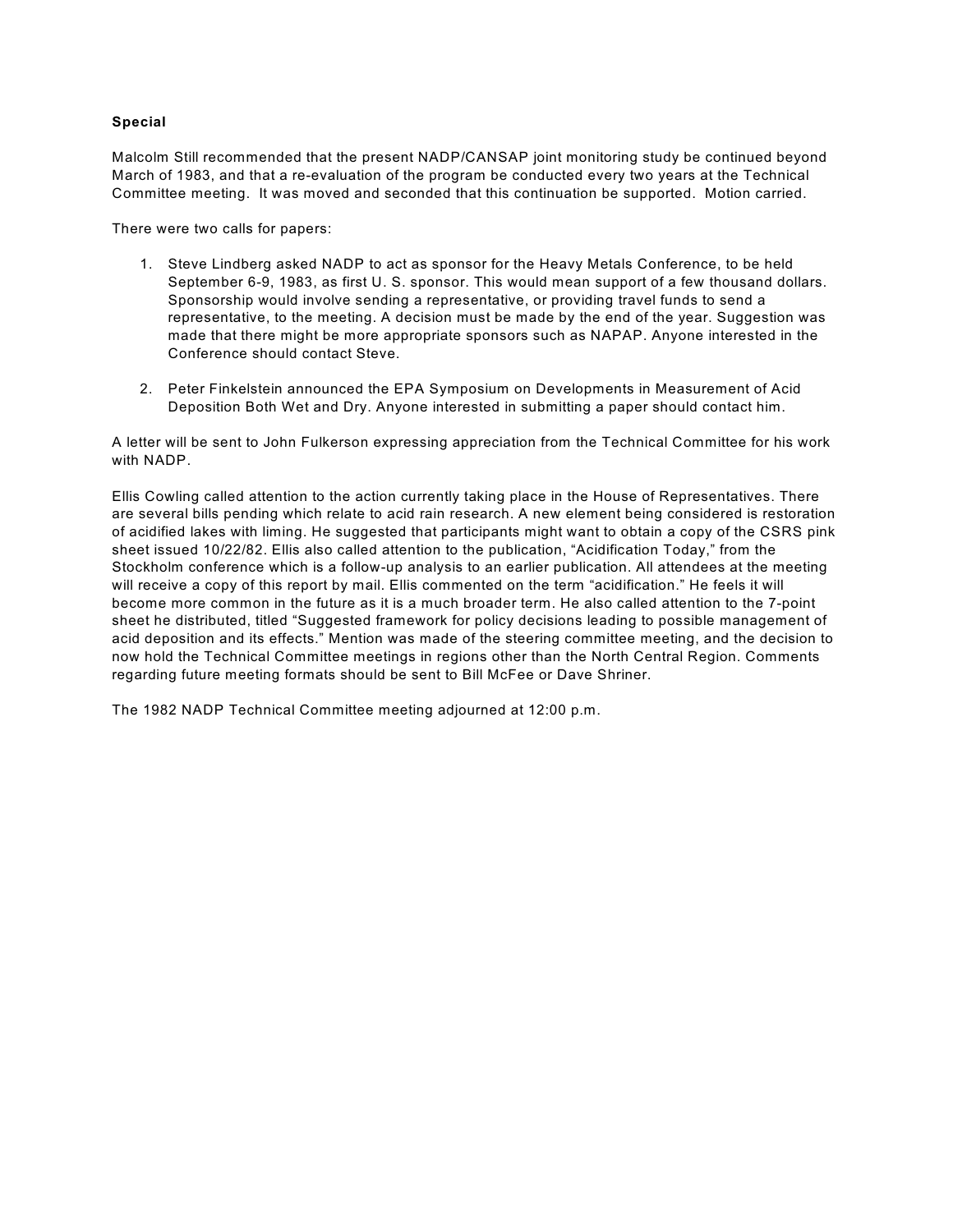# NADP Technical Committee Participation List November 1982

#### Participant **Participant Participant**

Dean Arnold U.S. Fish & Wildlife Service Wayne Banwart **University of Illinois** Claude Boyd **Auburn University** Russell Brinsfield University of Maryland Edward Corbett U.S. Forest Service John Corliss U.S. Forest Service Debra Crowther Cornell University Terry Dana **Battelle-Northwest** David Dewalle **Penn State University** James Galloway University of Virginia A. R. Gilmore University of Illinois Robert Goldstein EPRI John Hassett **University of Illinois** Gray Henderson University of Missouri Raymond Hermann National Park Service Bruce Hicks NOAA U.S. Jones Clemson University

G.M. Aubertin Southern Illinois University Van Baker Colorado State University Linda Bandhauer Colorado State University John Barnes U.S. Department of Agriculture Ann Bartuska North Carolina State University David Bigelow **Colorado State University** Don Bogen U.S. Department of Energy Van Bowersox **Illinois State Water Survey** James Boyle **Communist Communist Communist Communist Communist Communist Communist Communist Communist Communist Communist Communist Communist Communist Communist Communist Communist Communist Communist Communist Communist** Gordon Bradford University of California Wesley Bradford **U.S. Geological Survey** Owen Bricker **U.S. Geological Survey** Walter Chan **Chan** Ontario Ministry of the Environment Stan Coloff **Bureau of Land Management** Ellis Cowling **North Carolina State University** Rachel Cremers **Louisiana State University** Kathy Daniel **Colorado State University** Scott Dossett **Illinois State Water Survey** Kathy Douglas **Illinois State Water Survey** Denis DuBay North Carolina State University W.A. Feder **W.A.** Feder **W.A.** Feder Herbert Feely U.S. Department of Energy Ivan Fernandez National Council of the Paper Industry for Air & Stream Improvement Peter Finkelstein U.S. Environmental Protection Agency John Fulkerson U.S. Department of Agriculture Donald Gatz **Illinois State Water Survey** James Gibson Colorado State University Richard Graham U.S. Military Academy David Greenland **INSTAR** and University of Colorado James Hart **Michigan State University** Allen Heagle North Carolina State University Walter Heck North Carolina State University Joann Held NJ Department of Environmental Protection Janja Husar Washington University Rudolf Husar Washington University Keith Huston **North Cental Association of Agricultural Experiment Station Directors** Jay Jacobson Boyce Thompson Institute Robert Jungers U.S. Environmental Protection Agency